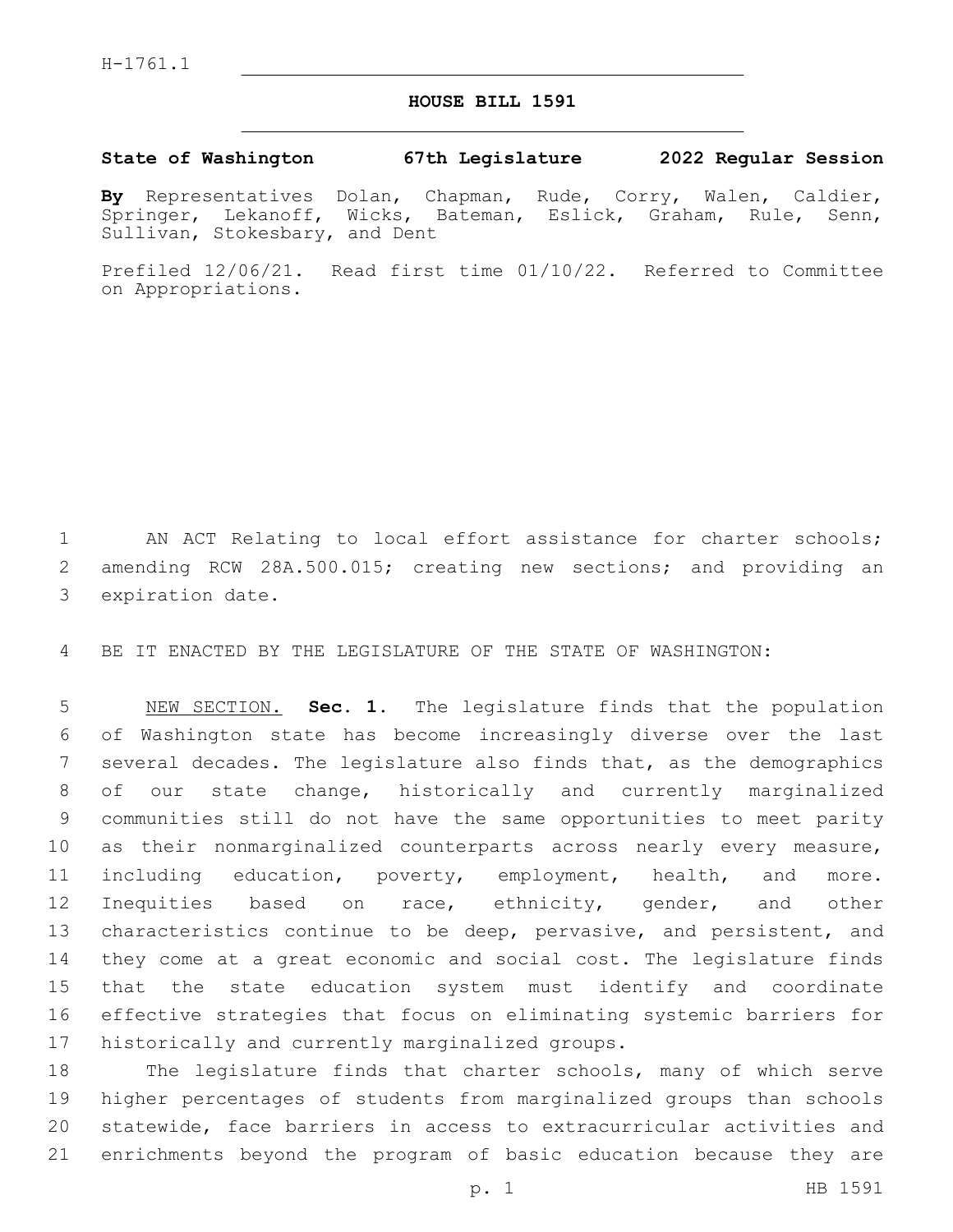unable to access local enrichment levies. With this act, the legislature intends to provide state local effort assistance funding to charter schools to improve access to extracurricular activities and enrichments beyond the program of basic education for their 5 students.

 **Sec. 2.** RCW 28A.500.015 and 2019 c 410 s 1 are each amended to 7 read as follows:

 (1) Beginning in calendar year 2020 and each calendar year thereafter, the state must provide state local effort assistance funding to supplement school district enrichment levies as provided 11 in this section.

 (2)(a) For an eligible school district with an actual enrichment levy rate that is less than one dollar and fifty cents per thousand dollars of assessed value in the school district, the annual local effort assistance funding is equal to the school district's maximum local effort assistance multiplied by a fraction equal to the school district's actual enrichment levy rate divided by one dollar and fifty cents per thousand dollars of assessed value in the school 19 district.

 (b) For an eligible school district with an actual enrichment levy rate that is equal to or greater than one dollar and fifty cents per thousand dollars of assessed value in the school district, the annual local effort assistance funding is equal to the school 24 district's maximum local effort assistance.

 (c) Beginning in calendar year 2022, for state-tribal education compact schools established under chapter 28A.715 RCW and charter 27 public schools established under chapter 28A.710 RCW, the annual local effort assistance funding is equal to the actual enrichment levy per student as calculated by the superintendent of public instruction for the previous year for the school district in which the state-tribal education compact school or charter public school is 32 located, up to a maximum per student amount of ((one thousand five 33 hundred fifty dollars))  $$1,550$  as increased ((by)) for inflation 34 ((from the 2019)) beginning in calendar year 2020, multiplied by the student enrollment of the state-tribal education compact school in 36 the prior school year. The state must provide annual local effort assistance funding for charter public schools from the Washington opportunity pathways account in accordance with RCW 28A.710.270.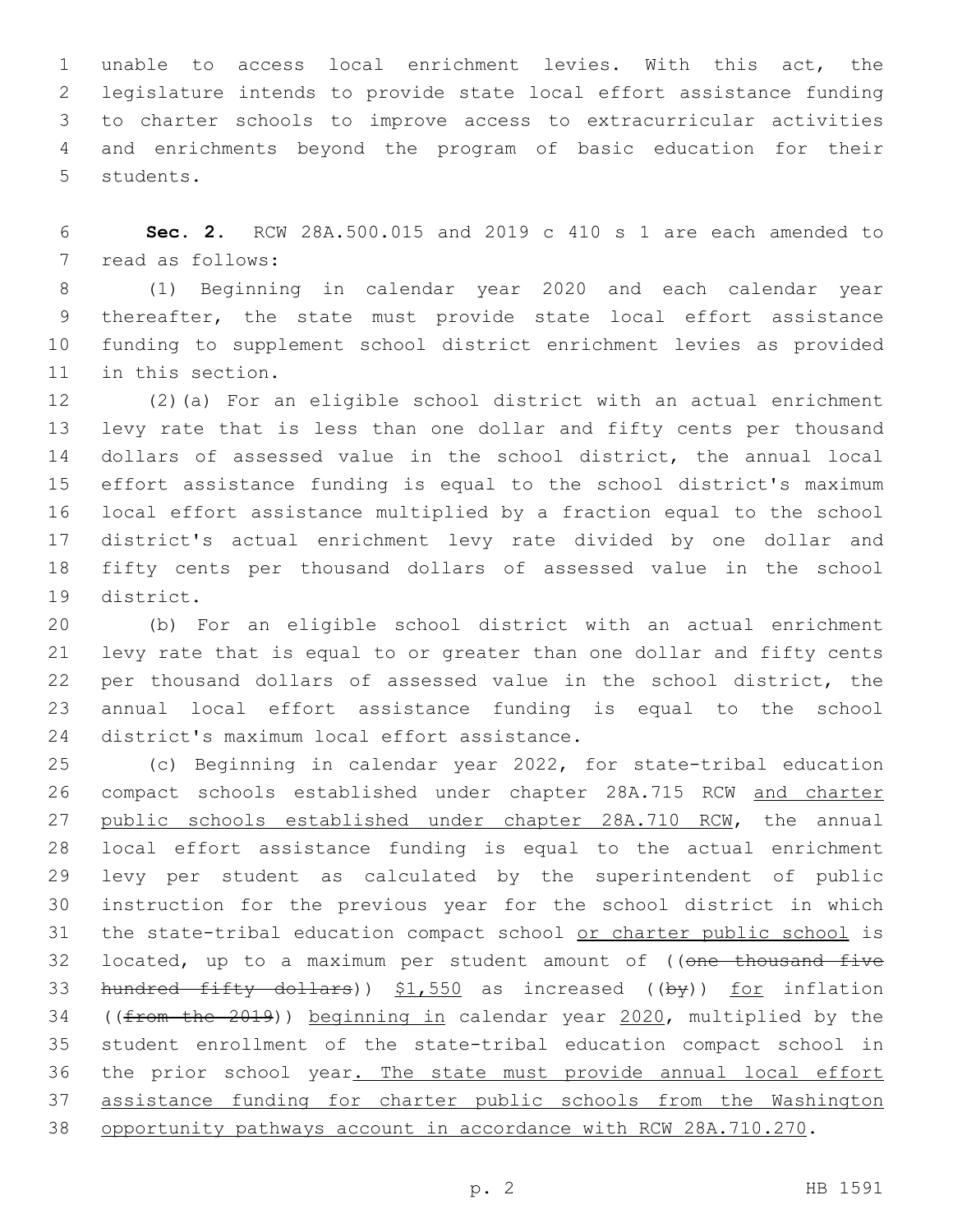(((d) For a school district that meets the criteria in this subsection and is located west of the Cascades in a county that borders another state, the annual local effort assistance funding is equal to the local effort assistance funding authorized under (b) of this subsection and additional local effort assistance funding equal to the following amounts:

 (i) Two hundred forty-six dollars per pupil in the 2019-20 school year for a school district with more than twenty-five thousand annual 9 full-time equivalent students; and

 (ii) Two hundred eighty-six dollars per pupil in the 2019-20 11 school year for a school district with more than twenty thousand 12 annual full-time equivalent enrolled students but fewer than twenty-13 five thousand annual full-time equivalent enrolled students.))

 (3) The state local effort assistance funding provided under this section is not part of the state's program of basic education deemed 16 by the legislature to comply with the requirements of Article IX, 17 section 1 of the state Constitution.

 (4) The definitions in this subsection apply throughout this section unless the context clearly requires otherwise.

 (a) "Eligible school district" means a school district where the 21 amount generated by a levy of ((one dollar and fifty cents)) \$1.50 22 per ((thousand dollars)) \$1,000 of assessed value in the school district, divided by the school district's total student enrollment 24 in the prior school year, is less than the state local effort 25 assistance threshold.

 (b) For the purpose of this section, "inflation" means, for any school year, the rate of the yearly increase of the previous calendar year's annual average consumer price index for all urban consumers, Seattle area, using the official current base compiled by the bureau of labor statistics, United States department of labor.

 (c) "Maximum local effort assistance" means the difference 32 between the following:

 (i) The school district's actual prior school year enrollment multiplied by the state local effort assistance threshold; and

35 (ii) The amount generated by a levy of ((one dollar and fifty 36 eents)) \$1.50 per ((thousand dollars)) \$1,000 of assessed value in 37 the school district.

 (d) "Prior school year" means the most recent school year completed prior to the year in which the state local effort 40 assistance funding is to be distributed.